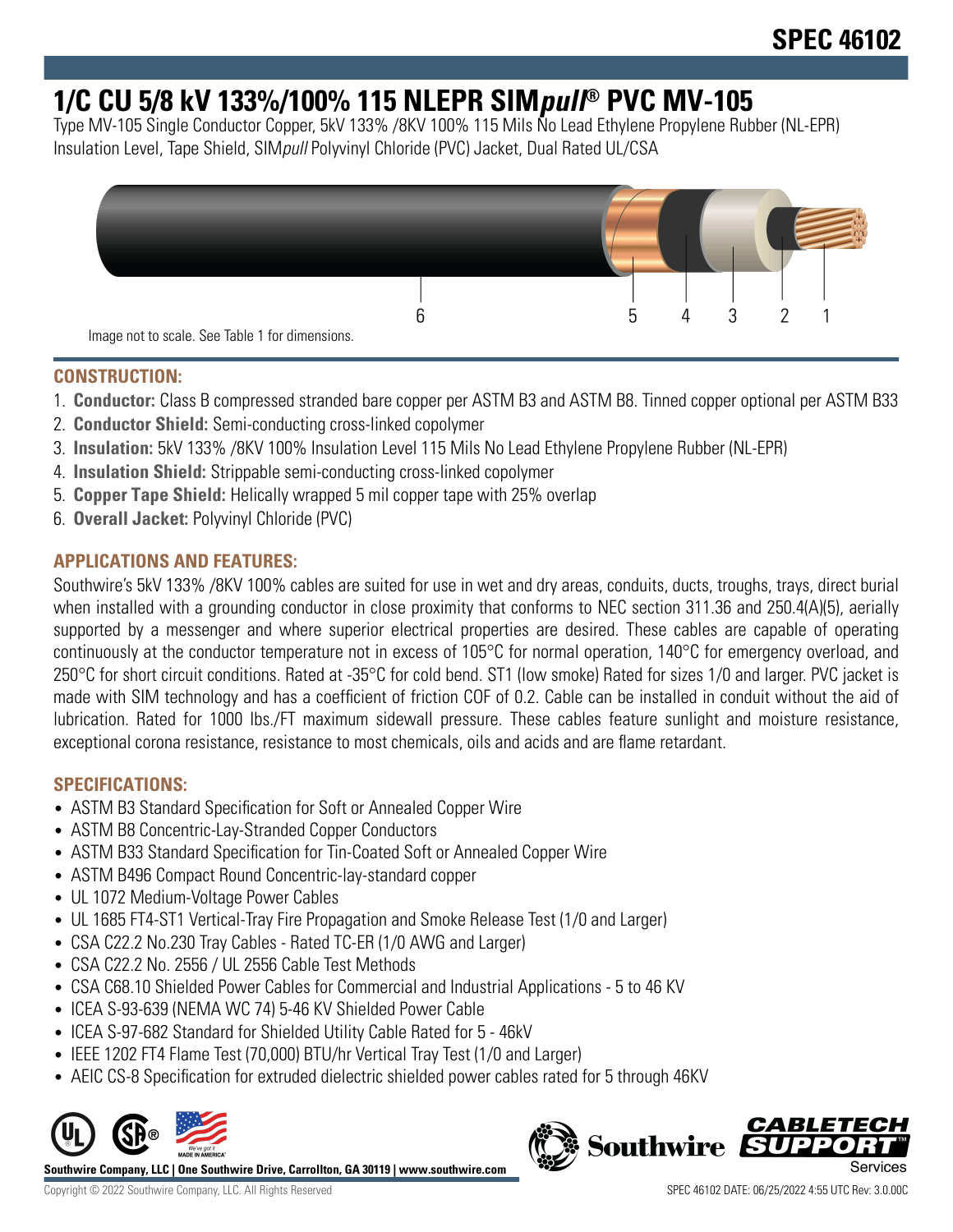• Made in America: Compliant with both Buy American and Buy America Act (BAA) requirements per 49 U.S.C. § 5323(j) and the Federal Transit Administration Buy America requirements per 49 C.F.R. part 661

#### **SAMPLE PRINT LEGEND:**

SOUTHWIRE SIMpull{R} POWER CABLE {UL} XXX AWG CU 115 MILS NL-EPR 5KV 133%/8KV 100% INS LEVEL 25%TS MV-105 FOR CT USE ST1 SUN RES {NESC} -- {CSA} XXX AWG CU X.XXmm (115 mils) NL-EPR 5KV 133%/8KV 100% INS LEVEL 25%TS SR TC-ER 105{D}C FT4 -25{D}C LTDD {YYYY} -- PAT www.patentSW.com -- RoHS

### **Table 1 – Weights and Measurements**

| <b>Stock</b><br>Number | Cond.<br><b>Size</b> | Diameter Over<br>Conductor | Diameter Over<br>Insulation | Diameter Over<br><b>Insulation Shield</b> | Jacket<br><b>Thickness</b>       | Approx.<br><b>OD</b> | Approx.<br>Weight | Max Pull<br><b>Tension</b> | Min Bending<br>Radius | Conduit<br>Size* |
|------------------------|----------------------|----------------------------|-----------------------------|-------------------------------------------|----------------------------------|----------------------|-------------------|----------------------------|-----------------------|------------------|
|                        | AWG/<br>Kcmil        | inch                       | inch                        | inch                                      | mil                              | inch                 | lb/1000ft         | Ib                         | inch                  | inch             |
| 9546360                | $\overline{2}$       | 0.283                      | 0.550                       | 0.610                                     | 65                               | 0.760                | 454               | 531                        | 9.1                   | 2.5              |
| 954644                 |                      | 0.322                      | 0.589                       | 0.649                                     | 9.6<br>65<br>0.799<br>522<br>670 |                      |                   | 2.5                        |                       |                  |
| 9550050                | 1/0                  | 0.362                      | 0.629                       | 0.689                                     | 65<br>0.839<br>609<br>845        |                      | 10.1              | 2.5                        |                       |                  |
| 9550130                | 2/0                  | 0.405                      | 0.672                       | 0.732                                     | 65                               | 0.882                | 714               | 1065                       | 10.6                  | 2.5              |
| 955021                 | 3/0                  | 0.456                      | 0.723                       | 0.783                                     | 80                               | 0.963                | 871               | 1342                       | 11.6                  | 3                |
| 9550880                | 4/0                  | 0.512                      | 0.779                       | 0.839                                     | 80                               | 1.019                | 1034              | 1693                       | 12.2                  | 3                |
| 9550390                | 250                  | 0.558                      | 0.834                       | 0.894                                     | 80                               | 1.074                | 1180              | 2000                       | 12.9                  | 3                |
| 9550470                | 350                  | 0.661                      | 0.937                       | 0.997                                     | 80                               | 1.177                | 1540              | 2800                       | 14.1                  | 3.5              |
| 9550540                | 500                  | 0.789                      | 1.065                       | 1.125                                     | 80                               | 1.305                | 2067              | 4000                       | 15.7                  | 4                |
| 679638                 | 600                  | 0.866                      | 1.151                       | 1.211                                     | 80                               | 1.391                | 2419              | 4800                       | 16.7                  | 4                |
| 955096♦                | 750                  | 0.968                      | 1.253                       | 1.313                                     | 80                               | 1.493                | 2932              | 6000                       | 17.9                  | 5                |
| 955070                 | 1000                 | 1.117                      | 1.402                       | 1.462                                     | 80                               | 1.642                | 3777              | 8000                       | 19.7                  | 5                |
| 596374                 | 1500                 | 1.370                      | 1.770                       | 1.830                                     | 110                              | 2.070                | 5746              | 12000                      | 25                    |                  |
| 552012                 | 2000                 | 1.582                      | 1.953                       | 2.013                                     | 110                              | 2.153                | 7208              | 16000                      | 26                    |                  |

All dimensions are nominal and subject to normal manufacturing tolerances

◊ Cable marked with this symbol is a standard stock item

\* Conduit size based on 3 phase 40% fill-factor without ground

1 Comply with ICEA S-93-639 Appendix C for jacket thickness determination